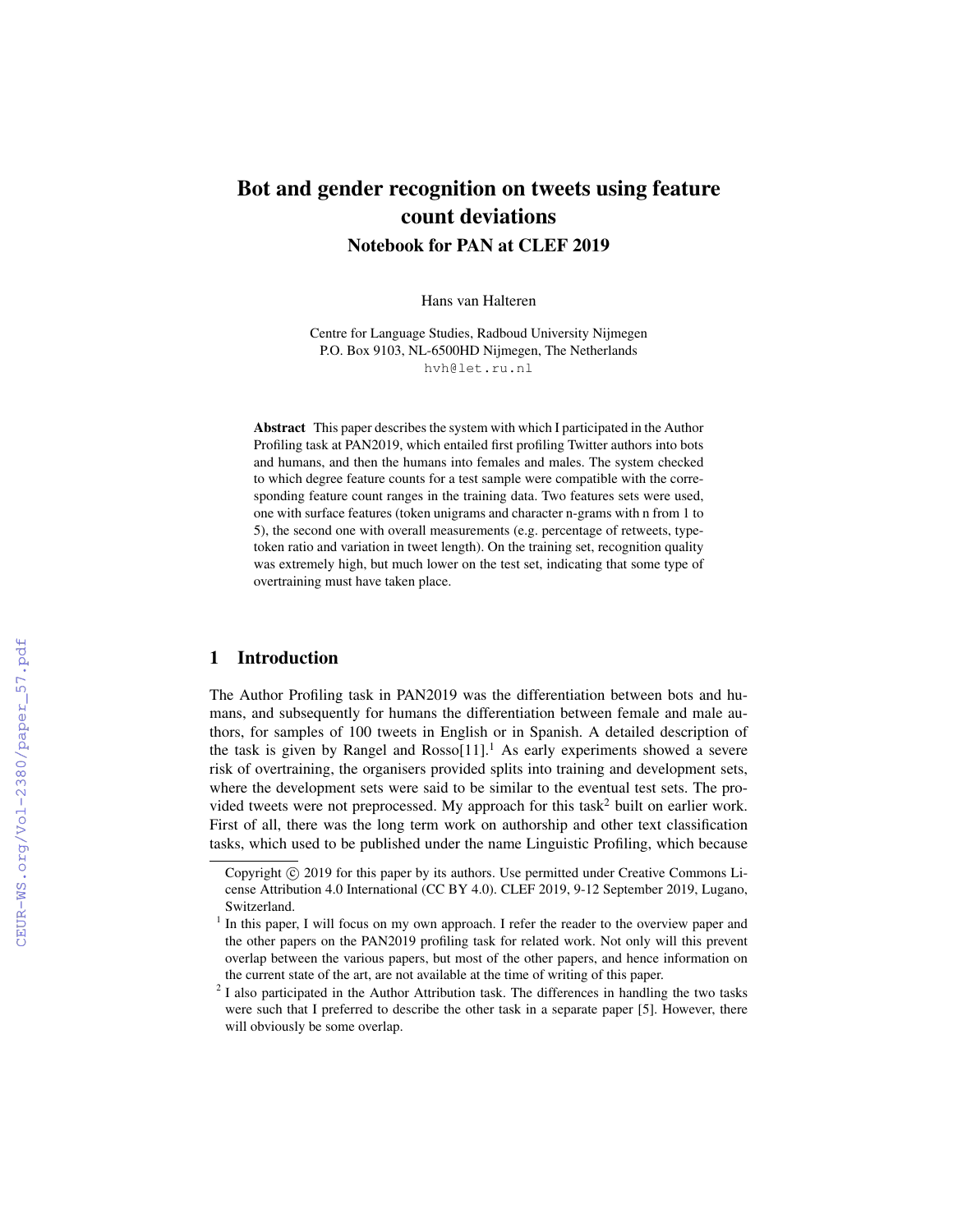of ambiguity of that term has now been replaced by the working title "Feature Deviation Rating Learning System" (henceforth *Federales*). Although the full name implies a specific learning technique, the acronym indicates a combination approach. Which form of combination was used in this task is described below (Section 3). Furthermore, I reused specific previous work related to the current task. [7] addressed, among other things, recognition of Twitter bots (for Dutch tweets) by noticing that their artificial language use leads to overall measurements (e.g. type-token ratio) different from that of the more variable language use of human authors. [4] addressed gender recognition on, again, Dutch tweets, concluding that counts of all words are the best performing features: with these we measure the authors' (described) life rather than their language use. Although the two studies differed in language (Dutch versus English/Spanish), sample size (full production over several years versus 100 tweets) and time period (when the majority of Twitter users were still reporting on themselves versus when the majority was slowly moving towards business users), I kickstarted the current experiment from the basics of the earlier work.

## 2 Feature Extraction

The most important choice in any classification task is the selection of features for the learning components. For this task, I mostly wanted to investigate the potential of features relating to regular, botlike, language use. In support I included more standard features, but kept these simple, by taking only character n-ngrams and token unigrams.

#### 2.1 Tokenization

As some of the features were to be based on tokens, I tokenized all text samples, using a specialized tokenizer for tweets, as used before for [7]. Apart from normal tokens like words, numbers and dates, it is also able to recognize a wide variety of emoticons.<sup>3</sup> The tokenizer is able to identify hashtags and Twitter user names to the extent that these conform to the conventions used in Twitter, i.e. the hash (#) resp. at (@) sign are followed by a series of letters, digits and underscores. URLs and email addresses are not completely covered. The tokenizer counts on clear markers for these, e.g. http, www or one of a number of domain names for URLs. Assuming that any sequence including periods is likely to be a URL proves unwise, given that spacing between normal words is often irregular. And actually checking the existence of a proposed URL was infeasible as I expected the test machine[9] to be shielded from internet. Finally, as the use of capitalization and diacritics is quite haphazard in tweets, the tokenizer strips all words of diacritics and transforms them to lower case.<sup>4</sup>

<sup>&</sup>lt;sup>3</sup> The importance of this has dropped seriously after the introduction of emojis.

<sup>&</sup>lt;sup>4</sup> The system has worked suboptimally here, as the check for out-of-vocabulary words was implemented incorrectly, comparing the normalized word forms from the samples with the unnormalized word forms in the word list. For English, the difference was probably negligible, but for Spanish, with all its diacritics, the OOV counts were greatly exaggerated, as we will see in Section 2.3.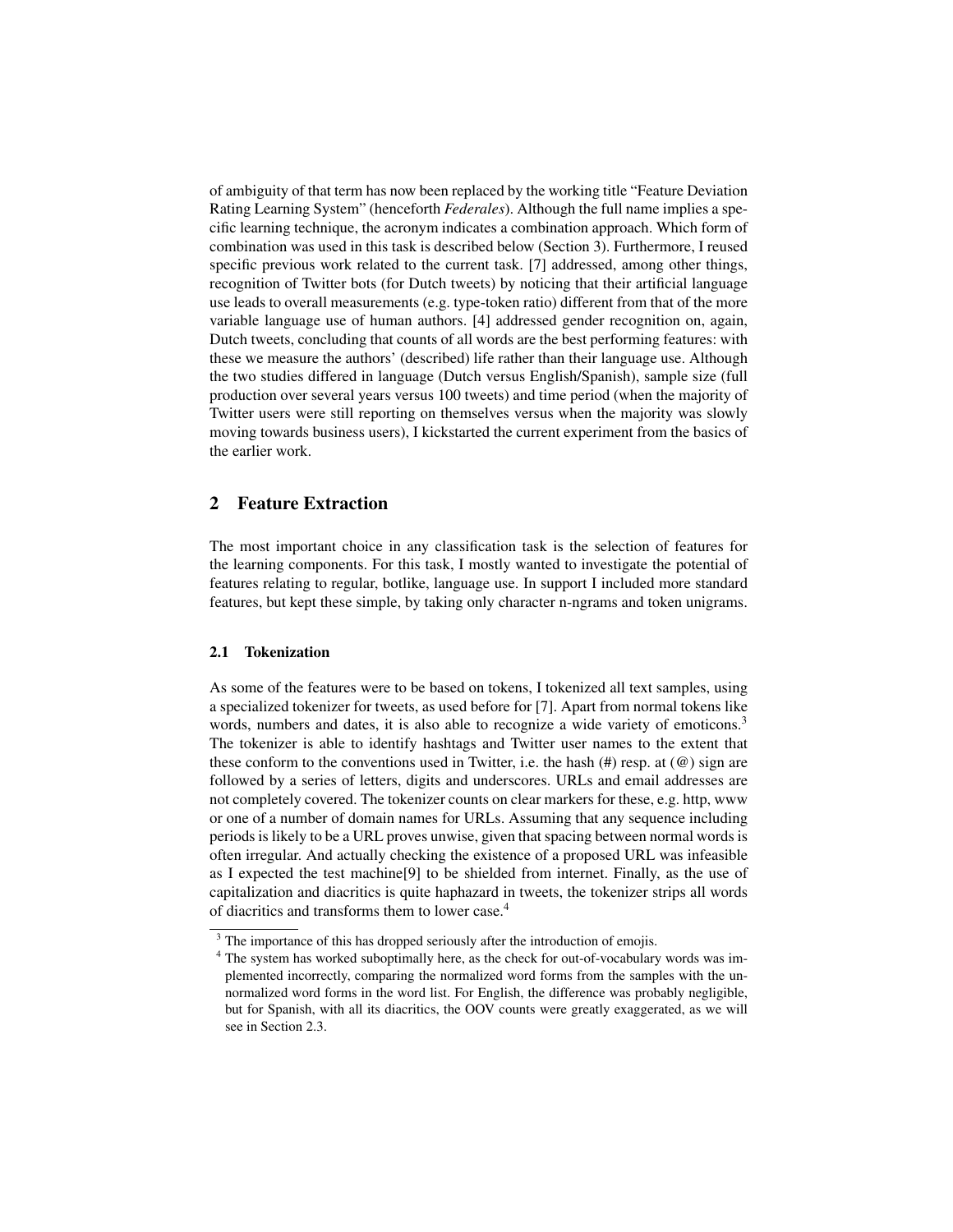#### 2.2 Surface Frequency Features

Although I generally prefer to use a wide range of features, including syntactic ones (cf. the notebook on the attribution task [5]), tweets do not lend themselves well for many such features. I therefore decided on more local patterns, also since token unigrams performed best in the experiments in [7]. Given the "informal" nature of tweets, I complemented unigrams with character n-grams (with n from 1 to 5). Token unigrams were built with the normalized tokens, whereas character n-grams were built on the basis of the original tweet. Both types of features were counted separately in original tweet and retweets. In order to be included in the feature set, a feature needed to be observed in at least five different authors (in the full training data). This led to about 1.23M features for English and 0.94M features for Spanish. However, in any specific classification, only those features present in training or test texts were used.

#### 2.3 Overall Measurement Features

In addition to the straightforward frequency counts, I followed the strategy described in [4]. The idea is that bots show more regular behaviour than humans, as they are driven by algorithms. Such regularities should lead to relatively extreme behaviour, such as low or high numbers of URLs or out-of-vocabulary words. Other examples might be low type-token ratio because a limited vocabulary is used, high type-token ratio because the tweets are less mutually related, or low standard deviations for tweet length. In total I took 71 measurements, including totals over all tweets, means and coefficients of variation for specific measurements per tweet, and some richness measures. Specific examples (those actually used in the experiments) are shown in Tables 1 and 2.<sup>5 6</sup>

Now many of these measurements are mutually correlated. In the initial phases of my work on the task, I handpicked<sup>7</sup> subsets for English and Spanish that together yielded the best classification by themselves. In later phases it turned out that the standard Federales models performed particularly well (on the training data), especially after splitting the data into clusters. There was no time to return to the measurement features, so in principle this part of the system can still be improved. This will have to wait for future work. Information for the features that have been used in the current experiments is listed in Tables 1 and 2. The counts for low and high values here are based on a threshold of 2 for a z-score with regard to the mean and standard deviation for human authors, as listed in the tables.<sup>8</sup>

<sup>5</sup> Words were called out-of-vocabulary if they did not occur in the word lists I had available. For Spanish I used the file espanol.txt as provided at http://www.gwicks.net/dictionaries.htm. Unfortunately, the words in the list were not normalized as the words from the text were, which led to the rather high OOV measurements of 34% and 52%. However, as both human and bot authors are mismeasured in the same way, the results still hold information. For English I used a wordlist derived from the British National Corpus combined with a wordlist which on double checking the software turned out (major embarrassment) to be the wrong one, namely one for Dutch. Obviously, both lists can be improved upon.

<sup>&</sup>lt;sup>6</sup> IDF for English is based on the British National Corpus. For Spanish I did not have access to an IDF list.

 $7$  This procedure can be automated, but I did not do this at this time.

<sup>&</sup>lt;sup>8</sup> In the actual recognition, all values over 0.7 are taken into account.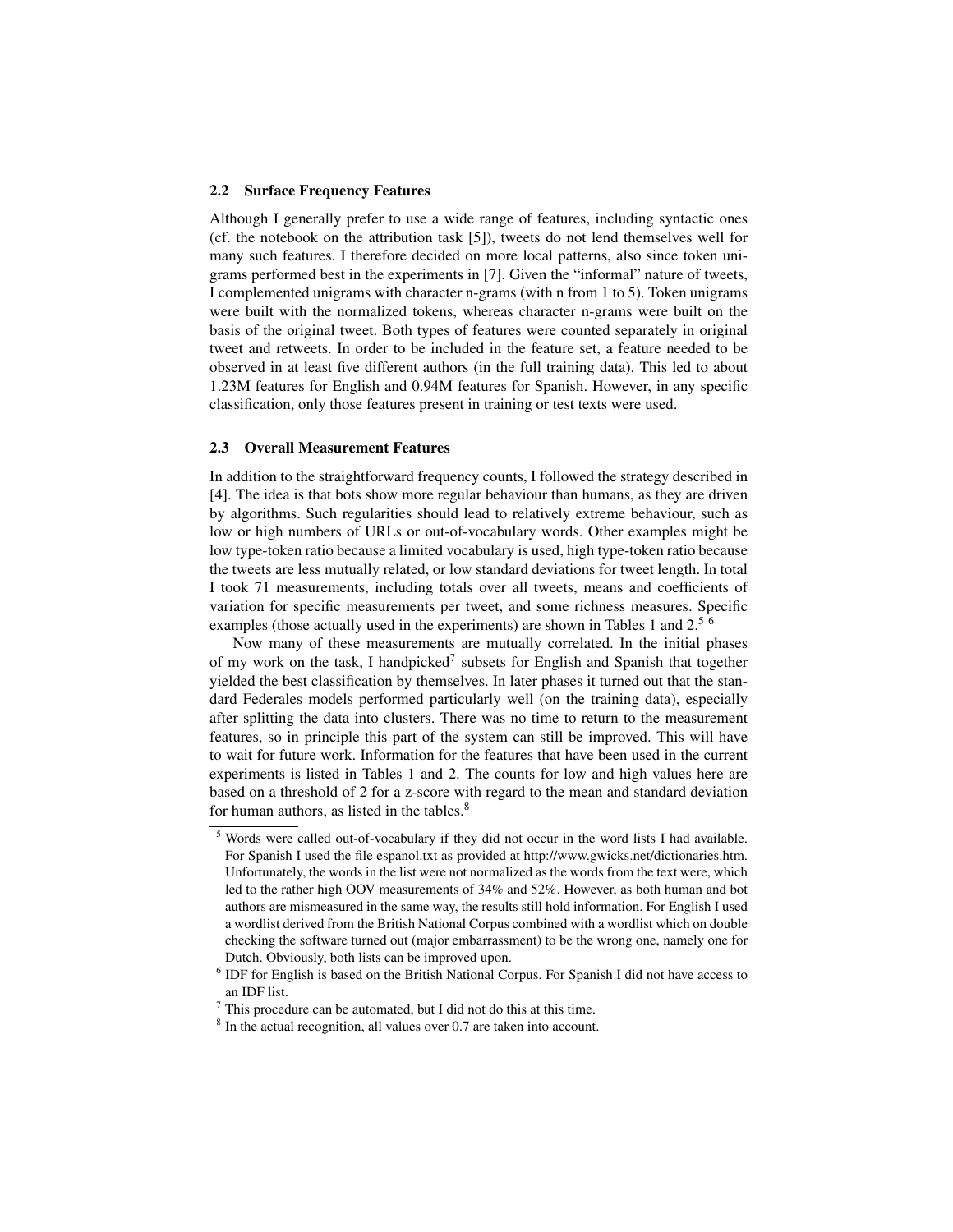| Measurement                       |       | Human Human Low |           | High          |
|-----------------------------------|-------|-----------------|-----------|---------------|
|                                   | mean  | sdev            | bot% bot% |               |
| Original tweets (vs retweets)     | 0.64  | 0.27            | 3.8       |               |
| <b>Properties original tweets</b> |       |                 |           |               |
| @-mentions                        | 0.057 | 0.042           |           | 0.7           |
| <b>URLs</b>                       | 0.029 | 0.024           |           | 21.6          |
| OOV tokens                        | 0.15  | 0.066           | 8.7       | 12.2          |
| Upper case characters             | 0.20  | 0.017           | 9.9       | 21.4          |
| Average IDF                       | 2.64  | 0.77            | 5.4       | 14.5          |
| Type-token ratio                  | 0.43  | 0.091           | 29.3      | 1.8           |
| Variation length in chars         | 0.52  | 0.16            | 38.6      | $0.5^{\circ}$ |
| Variation length in tokens        | 0.61  | 0.18            | 34.8      | 0.7           |
| Variation @-mentions              | 1.72  | 1.09            |           | 7.1           |
| Variation hashtags                | 3.09  | 2.43            |           | 6.1           |
| <b>Properties retweets</b>        |       |                 |           |               |
| @-mentions                        | 0.066 | 0.022           | 84.7      | 0.9           |
| URL <sub>s</sub>                  | 0.023 | 0.013           |           | 7.0           |
| Average IDF                       | 2.64  | 0.53            | 0.5       | 5.3           |

Table 1. Overall measurements for English.

## 3 Learning Techniques

As stated above, I used two types of features. These were processed in different ways.

#### 3.1 Frequency Vector Comparison

The Federales system builds on the Linguistic Profiling system, which has been used in various studies, such as authorship recognition  $[1][2]$ , language proficiency $[6]$ , source language recognition[3], and gender recognition[7]. The approach is based on the assumption that (relative) counts for each specific feature typically move within a specific range for a class of texts and that deviations from this typical behavior indicate that the deviating text does not belong to the class in question. If the frequency range for a feature is very large, the design of the scoring mechanism ensures that the system mostly ignores that feature. For each feature, the relative counts<sup>9</sup> for all samples in the class are used to calculate a mean and a standard deviation.<sup>10</sup> The deviation of the feature count for a specific test sample is simply the z-score with respect to this mean and standard deviation, and is viewed as a penalty value. Hyperparameters enable the user to set a threshold below which deviations are not taken into account (the *smoothing threshold*), a power to apply to the z-score in order to give more or less weight to larger or smaller

<sup>&</sup>lt;sup>9</sup> I.e. the absolute count divided by the corresponding number of items, e.g. count of a token in a retweet divided by all tokens within retweets, or a character n-gram count divided by the number of characters in the text.

<sup>&</sup>lt;sup>10</sup> Theoretically, this is questionable, as most counts will not be distributed normally, but the system appears quite robust against this theoretical objection.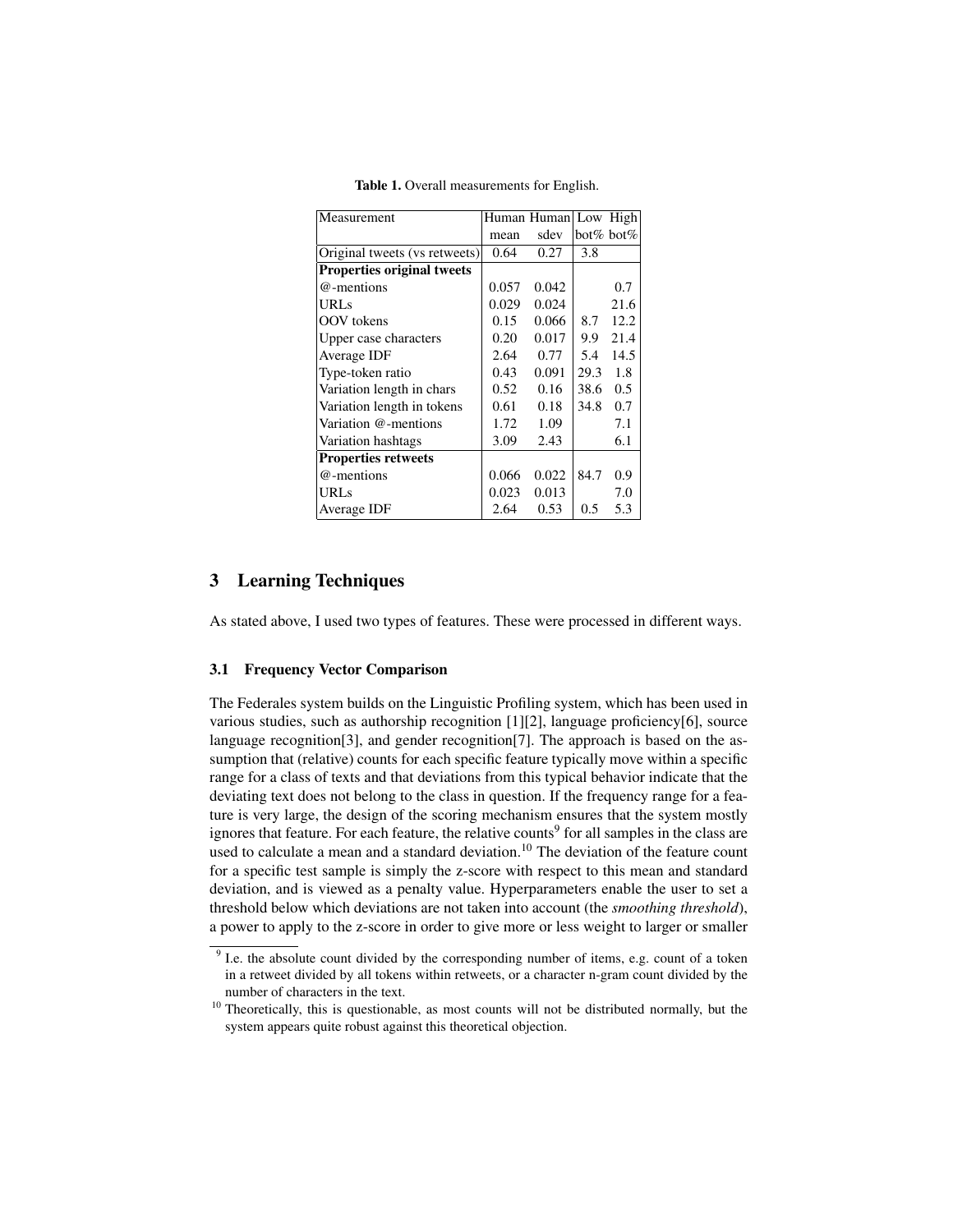| Measurement                       |       | Human Human Low High |           |      |
|-----------------------------------|-------|----------------------|-----------|------|
|                                   | mean  | sdev                 | bot% bit% |      |
| Original tweets (vs retweets)     | 0.59  | 0.29                 | 4.2       |      |
| <b>Properties original tweets</b> |       |                      |           |      |
| URL <sub>s</sub>                  | 0.031 | 0.034                |           | 8.9  |
| OOV tokens                        | 0.34  | 0.058                | 8.7       | 11.9 |
| Type-token ratio                  | 0.45  | 0.074                | 34.8      | 1.9  |
| Variation length in chars         | 0.54  | 0.16                 | 54.6      | 0.2  |
| Variation length in tokens        | 0.64  | 0.21                 | 30.0      | 0.4  |
| Variation @-mentions              | 2.11  | 1.44                 |           | 6.1  |
| Variation URLs                    | 2.41  | 1.54                 |           | 5.7  |
| Variation hashtags                | 2.99  | 2.57                 |           | 3.9  |
| Variation OOV tokens              | 0.52  | 0.11                 | 42.5      | 1.9  |
| Variation amount punctuation      | 0.91  | 0.46                 |           | 5.2  |
| <b>Properties retweets</b>        |       |                      |           |      |
| <b>URLs</b>                       | 0.021 | 0.013                |           | 6.1  |

Table 2. Overall measurements for Spanish.

deviations (*deviation power*), and a *penalty ceiling* to limit the impact of extreme deviations. When comparing two classes, a further hyperparameter sets a power value for the difference between the two distributions (*difference power*), the result of which is then multiplied with the deviation value. The optimal behaviour in cases where a feature is seen in the training texts for the class but not in the test sample, or vice versa, is still under consideration. In the current task, features only seen in the test sample are ignored; features only seen in the training texts are counted as they are, namely with a count of 0 in the test sample. The penalties for all features are added. A set of benchmark texts is used to calculate a mean and standard deviation for the penalty totals, to allow comparison between different models. For verification, the z-score for the penalty total is an outcome by itself; for comparison between two models, the difference of the z-scores can be taken; for attribution within larger candidate sets (such as the clusters described in Section 5), the z-scores can be compared. In all cases, a threshold can be chosen for the final decision.

#### 3.2 Extreme Language Use (XLU) Determination

The features for the overall measurements could have been mixed into the general feature set, but there their influence would be minimal seeing the enormous number of surface features. Instead I processed these measurements in a different way, for now dubbed an XLU score (eXtreme Language Use). After investigation of the values on the training data, I set a consideration threshold of 0.7 on the z-score. Any feature having a z-score with regard to the mean and standard deviation for human authors higher than 0.7 or lower than -0.7 scores the excess is counted as XLU points. The XLU score for the sample is simply the sum of the XLU points over all selected features. My expectation was that bots should be recognizable by their high XLU score. As explained above (Section 2.3) feature selection was done early in the work on the task and may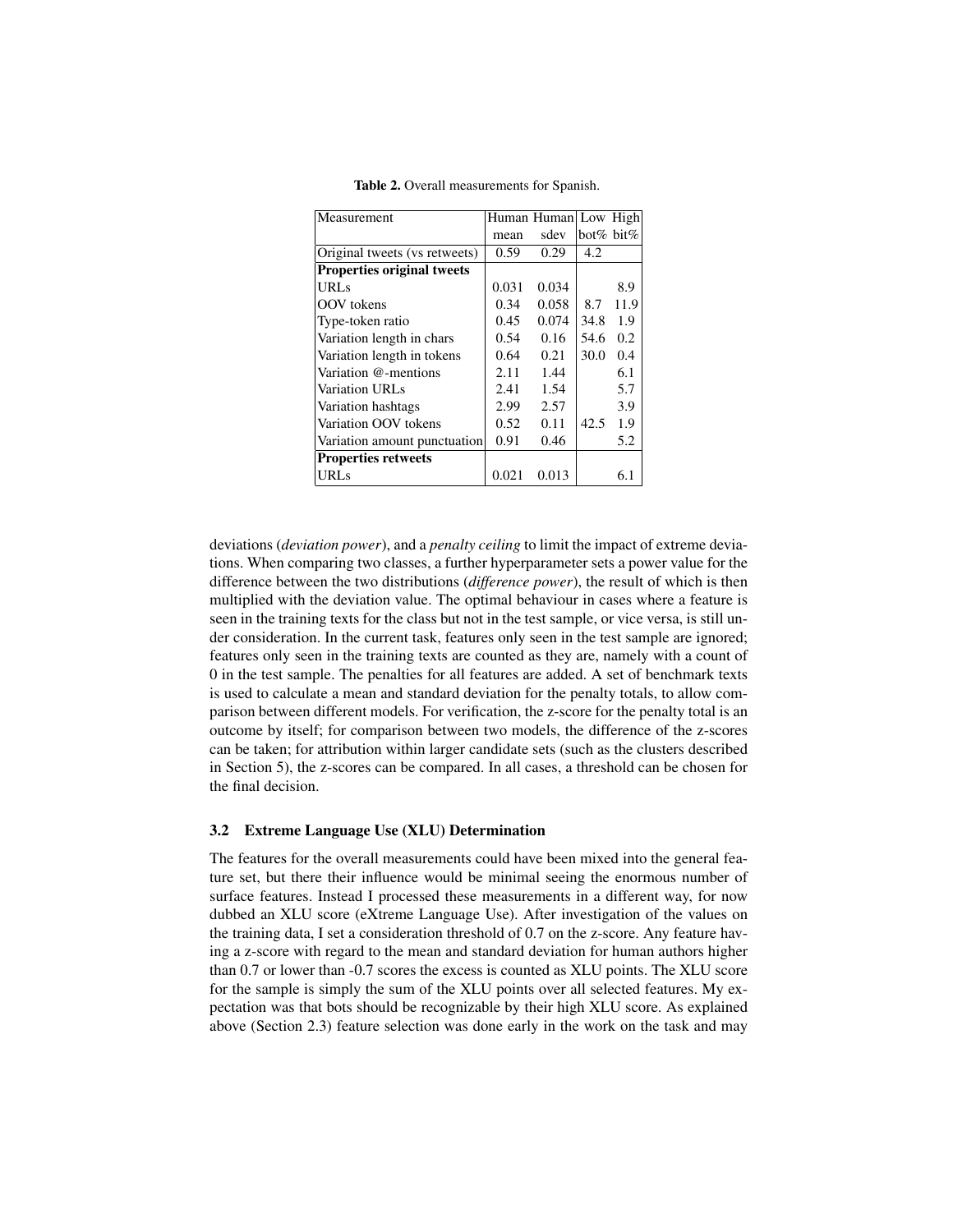not be optimal. This is also true for the threshold of 0.7. However, the remaining hyperparameter, a threshold above which an author is predicted to be a bot, has been chosen in the final phases, separately for each cluster (see below in Section 5).

## 4 Training Procedure

From the initially provided data sets, I held out 400 English authors (200 bots, 100 females, 100 males) and 300 Spanish authors (150 bots, 75 females, 75 males), all randomly selected from the whole data set, as development material. Later during the task, the organisers provided their own train-development split, with 620/310/310 and 460/230/230 samples held out. With both divisions, I trained XLU and Federales models on the training sets (just the human samples for the gender tests) and classified the development sets. Using the gold standard annotations, I selected optimal hyperparameter settings and tested the system. The results were surprising. Where accuracies were over 90% for my original held-out test set, they were much lower (for Spanish gender under 70%) for the organizer train-development split. Although overtraining is likely to play a role (as perfect and near perfect scores are inherently suspicious), the differences between the two train-development splits are much larger than one would expect from simple overtraining effects. Not having information about the exact composition of the train and development sets provided by the organisers, one of my hypotheses<sup>11</sup> was that the text in the development set was somehow different from that in the training set. A visual check did not immediately show clear differences. However, when I trained a classifier for distinguishing between training and development set, most settings led to an accuracy over 90% and some even over 95%. Unfortunately, inspection of the most distinguishing unigrams still did not provide a clear picture of the exact difference between the sets. Seeing that no information was available on the nature of the sets, and obviously also not on the composition of the eventual test set, I had to adapt to potential unknown differences. The first step in this was a simplification. The different sets led to very different optimal hyperparameter settings. I therefore decided to drop hyperparameter tuning and select the simplest hyperparameters: no smoothing threshold, a penalty ceiling of 40, no power applied to deviation and to model distance difference. I would have preferred to avoid score thresholds for Federales score as well, which would ideally be at 0. However, it turned out that on the training and development data the optimal thresholds were not 0. As a result, I picked the various thresholds by hand. In addition, thresholds were also needed for XLU scores, which have no natural threshold. These too I picked by hand. An author was predicted to be a bot if either score exceeded its threshold.<sup>12</sup> The second adaptation was all but a simplification. As different subsets of the data proved to lead to different outcomes, it seemed a good idea to split the authors into (data-driven) subsets. Any new author could then first be assigned to a subset, after which the models for that subset would be applied. Given the size of the whole data sets, I intuitively decided on seven subsets of authors. How these were derived is described in the next section.

 $11$  The others including a bug in my systems.

<sup>&</sup>lt;sup>12</sup> Unfortunatly, the testing phase showed that this "tuned" thresholding again led to overtraining.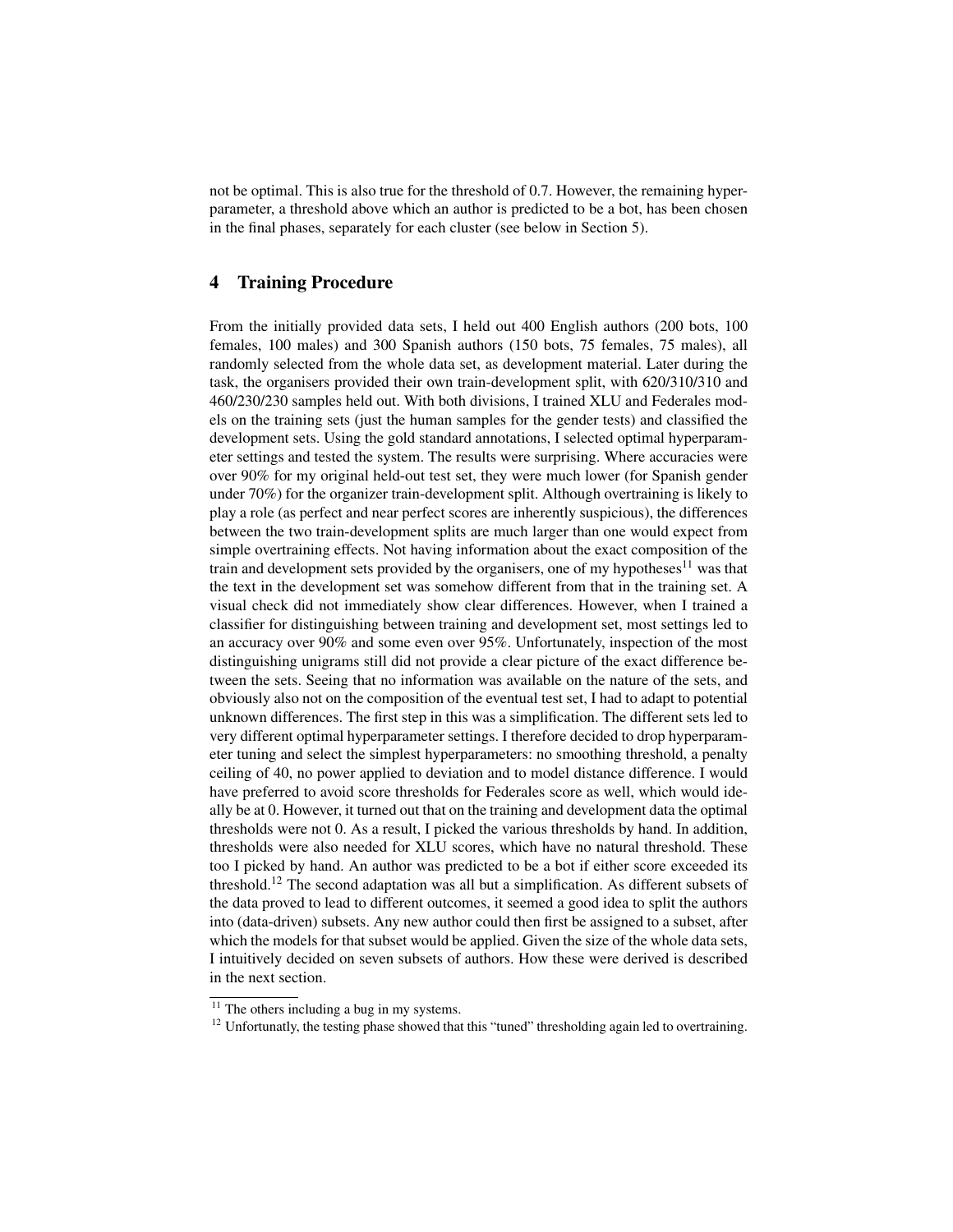## 5 Clustering

For both languages, I build frequency lists of normalized original tokens<sup>13</sup> in the full data set, i.e. training plus development. I then examined the top of the list to select around 1000 most frequent tokens. For English this led to a list of 1162 tokens occurring in at least 300 authors and for Spanish 1294 tokens occurring in at least 150 authors. I then built frequency vectors for each sample and used k-means clustering to produce seven clusters.<sup>14</sup> The resulting clusters had sizes 189, 448, 270, 138, 418, 277 and 320 for English, and 357, 268, 141, 145, 66, 225 and 298 for Spanish. For these seven clusters per language, I ran Federales classification (with the hyperparameters mentioned above) using the full dataset for both training and testing. Only samples for which the score for their own cluster was higher than 0.5, and for which the second highest scoring cluster was more than 10% behind, were used as prototype samples for the cluster, i.e. used as training samples in the final cluster classification. For English, clusters 1 and 4 kept all their samples, cluster 2 lost 46 (3 assigned to other cluster, 43 unassigned), cluster 3 lost 8 (0, 8), cluster 5 lost 84 (18, 66), cluster 6 lost 17 (6, 11) and cluster 7 lost 20 (0, 20). For Spanish, cluster 1 lost 124 (30 assigned to other clusters, 94 unassigned), cluster 2 lost 27 (3, 24), cluster 3 lost 4 (1, 3), cluster 4 lost 4 (2, 2), cluster 5 lost none, cluster 6 lost 32  $(5, 27)$  and cluster 7 lost 47  $(11, 36)$ . In the final classification, the threshold for acceptance was lowered to 0, but the minimum distance to the runner up was kept to 10%. Tables 3 and 4 show the final attribution to clusters for the training and development sets. For some clusters we see that there are indeed differences between training and development set, e.g. English cluster 5 where predominance of females/males switches from training to development set, or Spanish cluster 4 where the training set still has 18 males on a total of 117 authors but the development set no males at all versus 55 females. We also see that clustering already goes quite far in distinguishing between bots and humans. Females and males on the other hand are well present in all clusters.<sup>15</sup>

In the prediction phase, each test sample was submitted to an attribution choice between a cluster and the set of all human train samples, for each of the seven clusters. The models for the cluster with the strongest attribution score were applies to that sample.<sup>16</sup> Models were also created from the samples in the training data that were not assigned to any sample, to be used for unattributed test samples.

## 6 Training Results

Application of the finally submitted system on the training and development set led to the confusion tables shown in Tables 5 and 6. The corresponding accuracies are also

<sup>&</sup>lt;sup>13</sup> In the full feature set, these are the features marked CTO.

<sup>&</sup>lt;sup>14</sup> I used the function stats::kmeans in R,[10] with the Hartigan-Wong method[8], a maximum of 40 iterations, 20 restarts and obviously a target of 7 centers.

<sup>&</sup>lt;sup>15</sup> It would be very interesting to investigate how the clusters differ from each other. I have postponed this investigation until the test data and hopefully metadata have become available.

 $16$  I contemplated a combination of all clusters accepting the sample, but I deemed this too complicated for the current experiments.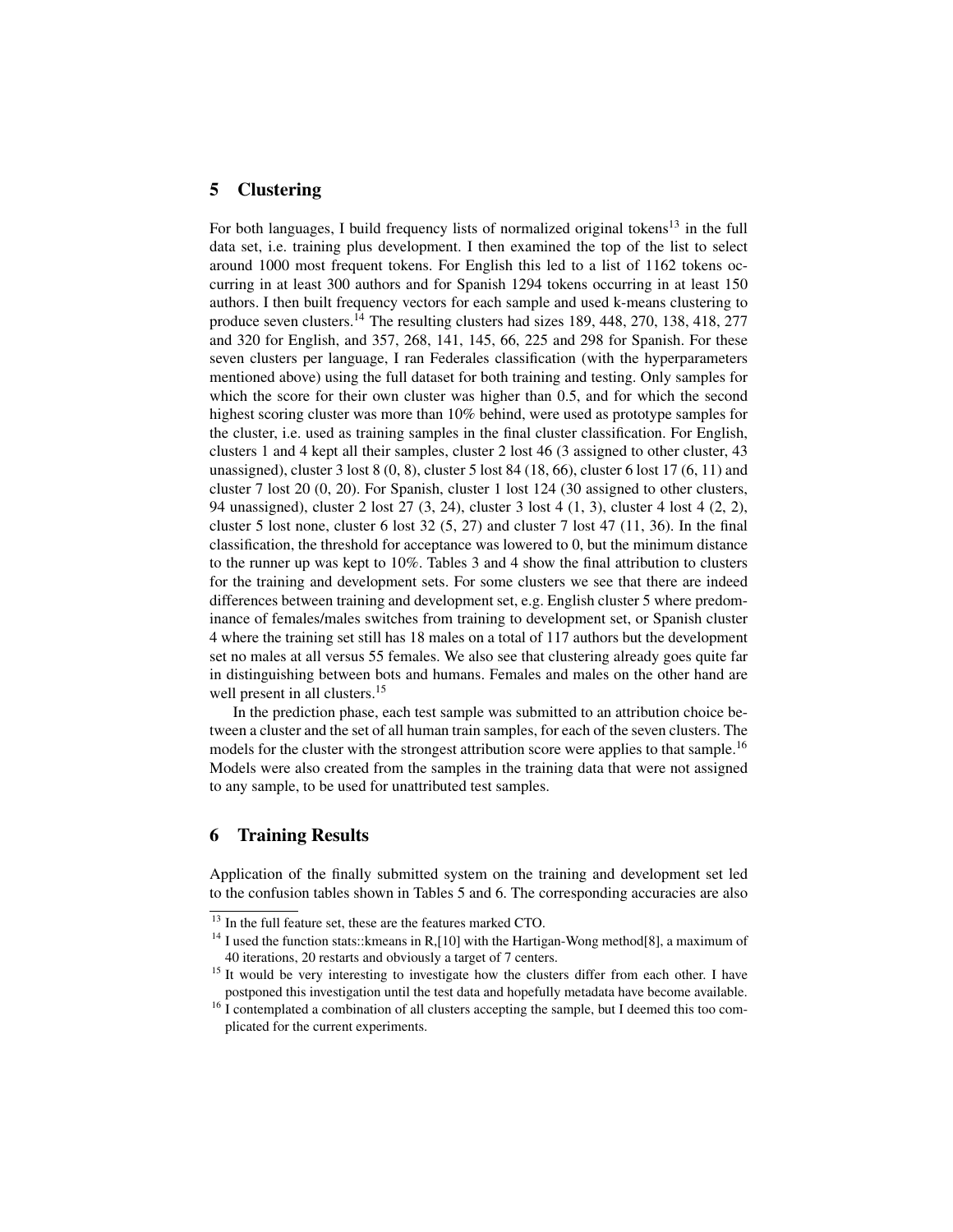|                     |      | Train                           |     |     | Dev |     |
|---------------------|------|---------------------------------|-----|-----|-----|-----|
|                     |      | bot female male bot female male |     |     |     |     |
| Cluster 1           | 25   | 80                              | 75  | 20  | 33  | 32  |
| Cluster 2           | 6    | 117                             | 180 | 0   | 37  | 69  |
| Cluster 3           | 0    | 58                              | 130 | 0   | 22  | 72  |
| Cluster 4           |      | 80                              | 13  | 0   | 46  | 17  |
| Cluster 5           | 0    | 107                             | 132 | 0   | 81  | 20  |
| Cluster 6           | 4    | 106                             | 97  | 12  | 55  | 39  |
| Cluster 7           | 33   | 148                             | 69  | 12  | 31  | 57  |
| Not in cluster 1371 |      | 24                              | 24  | 576 | 5   | 4   |
| Total               | 1440 | 720                             | 720 | 620 | 310 | 310 |

Table 3. Cluster composition of training sets for English.

Table 4. Cluster composition of training sets for Spanish.

|                |            | Train |     |     | Dev                         |          |
|----------------|------------|-------|-----|-----|-----------------------------|----------|
|                | <b>bot</b> |       |     |     | female male bot female male |          |
| Cluster 1      | 2          | 77    | 120 | 4   | 23                          | 41       |
| Cluster 2      | 6          | 49    | 122 | 5   | 24                          | 63       |
| Cluster 3      | 29         | 53    | 55  | 4   | 40                          | 21       |
| Cluster 4      | 8          | 99    | 18  | 0   | 55                          | $\Omega$ |
| Cluster 5      | 255        | 35    | 46  | 89  | 21                          | 12       |
| Cluster 6      | 5          | 117   | 33  | 3   | 35                          | 34       |
| Cluster 7      |            | 73    | 109 | 10  | 29                          | 47       |
| Not in cluster | 734        | 17    | 17  | 345 | 3                           | 12       |
| Total          |            | 520   | 520 | 460 | 230                         | 230      |

shown in these Tables. For this material, it appeared to be possible to separate bots from humans and females from males with an extremely high level of accuracy. If the test samples were sufficiently similar to the training data, they too should be classified with high accuracy.<sup>17</sup>

I would like to point out that, theoretically, the high accuracy was not a natural consequence of testing on the training data. Both XLU and Federales are greedy methods based on means and z-scores over all samples. It was not as if the classifier could recognize an individual sample and reproduce its class. The feature values for each sample were embedded in distributions for all samples in the class training set, which tended to be tens or hundreds of samples.

On the other hand, the accuracy was too high to be believable. The earlier discrepancy between tests on a small random held-out set and on the organizer-provided train-test split also was reason for doubt. Unfortunately, if indeed there was some regu-

<sup>&</sup>lt;sup>17</sup> The original version of this paper was written before the test results were available. For the revised version, the test scores were known, but not the test data or metadata. I have decided to leave this section in its original form, showing my reasoning before the test phase, and to insert a new section below, commenting on the test results.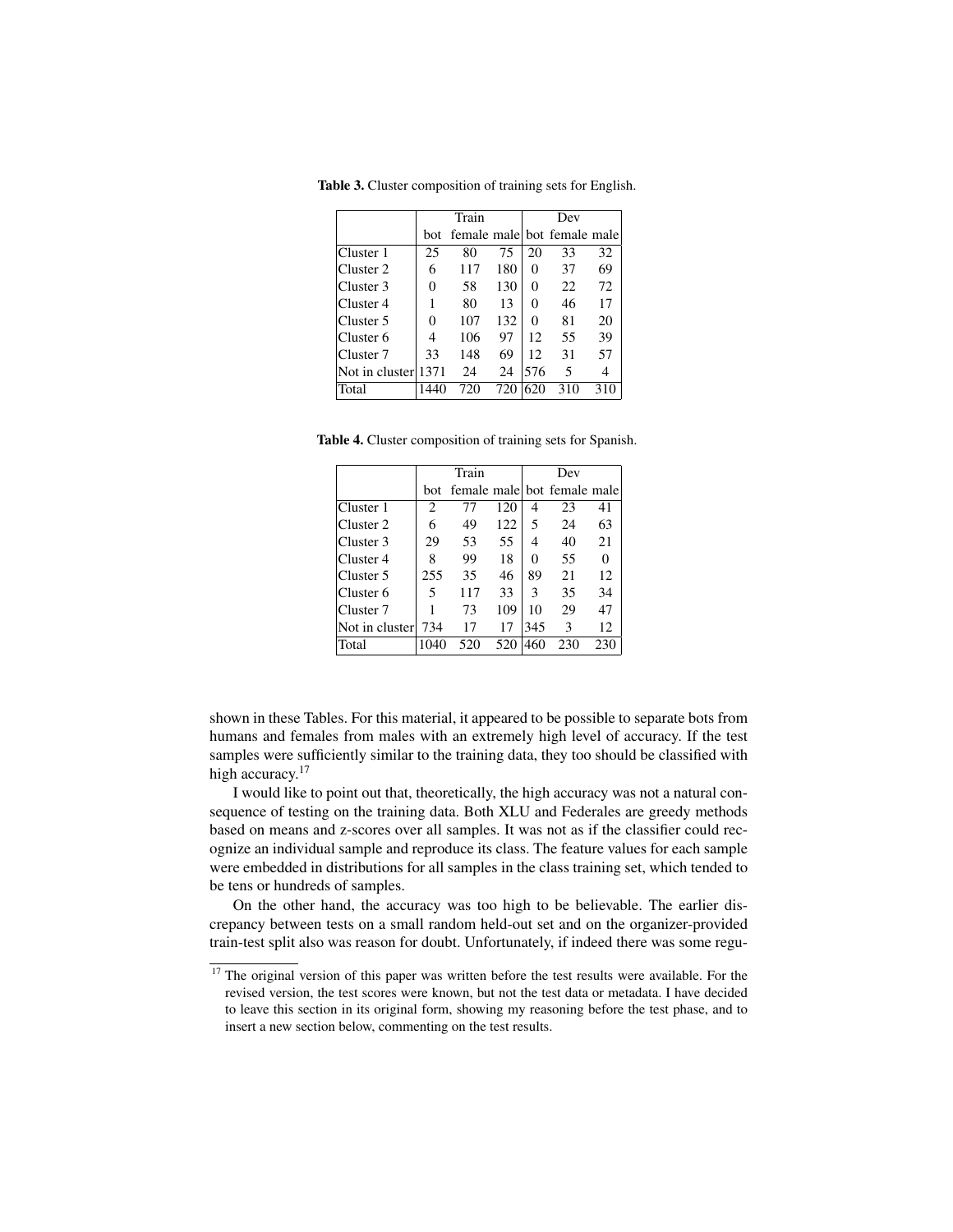| Actual              |      | bot                                             |   |                | female |                | male |      | Accuracy |
|---------------------|------|-------------------------------------------------|---|----------------|--------|----------------|------|------|----------|
| Predicted           |      | bot female male bot female male bot female male |   |                |        |                |      |      |          |
| Cluster 1           | 45   |                                                 |   |                | 113    |                |      | 107  | 100      |
| Cluster 2           |      |                                                 | 6 |                | 154    |                |      | 249  | 98.5     |
| Cluster 3           |      |                                                 |   |                | 80     |                |      | 202  | 100      |
| Cluster 4           |      |                                                 |   |                | 126    |                |      | 30   | 99.4     |
| Cluster 5           |      |                                                 |   |                | 188    |                |      | 152  | 100      |
| Cluster 6           | 16   |                                                 |   |                | 161    |                |      | 136  | 100      |
| Cluster 7           | 45   |                                                 |   |                | 178    | 3              |      | 123  | 98.7     |
| Not in cluster 1947 |      |                                                 |   | $\mathfrak{D}$ | 27     | $\mathfrak{D}$ |      | 26   | 99.8     |
| Total               | 2053 |                                                 | 6 | 2              | 1027   | 5              | 0    | 1025 | 99.6     |

Table 5. Confusion table for prediction per cluster on the training material for English.

Table 6. Confusion table for prediction per cluster on the training material for Spanish.

| Actual              |      | bot                                             |    | female |   |   | male |     | Accuracy |
|---------------------|------|-------------------------------------------------|----|--------|---|---|------|-----|----------|
| Predicted           |      | bot female male bot female male bot female male |    |        |   |   |      |     |          |
| Cluster 1           |      |                                                 | 5  | 100    |   |   |      | 161 | 98.1     |
| Cluster 2           |      |                                                 | 11 | 73     |   |   |      | 185 | 95.9     |
| Cluster 3           | 33   |                                                 |    | 93     |   |   |      | 76  | 100      |
| Cluster 4           |      | 8                                               |    | 154    |   |   |      | 18  | 99.6     |
| Cluster 5           | 344  |                                                 | 2  | 56     |   |   |      | 56  | 99.6     |
| Cluster 6           |      | 8                                               |    | 152    |   |   |      | 67  | 96.5     |
| Cluster 7           |      |                                                 | 11 | 102    |   |   |      | 156 | 95.9     |
| Not in cluster 1079 |      |                                                 |    | 19     |   |   |      | 29  | 99.9     |
| Total               | 1457 | 16                                              | 27 | 749    | 0 | っ | 0    | 748 | 98.5     |

larity in the current training data which would not reoccur in the test data, and scores on the test data therefore would turn out to be much lower, more extensive metadata was needed to determine the nature of this regularity and from there the way to adapt the system to become robust against such overtraining.

A side-effect on the high accuracy of the Federales models was that the XLU scores hardly played a role anymore. As this was a major focus of my initial plan, I ran a separate prediction with only XLU, with new thresholds.<sup>18</sup> The results are found in Table 7.

In general, results were very good. For Spanish, the bot-dominated cluster 5 was problematic, as many humans also had high scores. For English, there were no botdominated clusters but cluster 7 had a slightly larger minority of bots and also yielded somewhat lower results; cluster 1 was similar but did not seem to be problematic. Again, these were the results on the training data, with optimal thresholds.

 $\frac{18}{18}$  The thresholds in the submitted run were tuned for optimal correction of mistakes by the Federales models.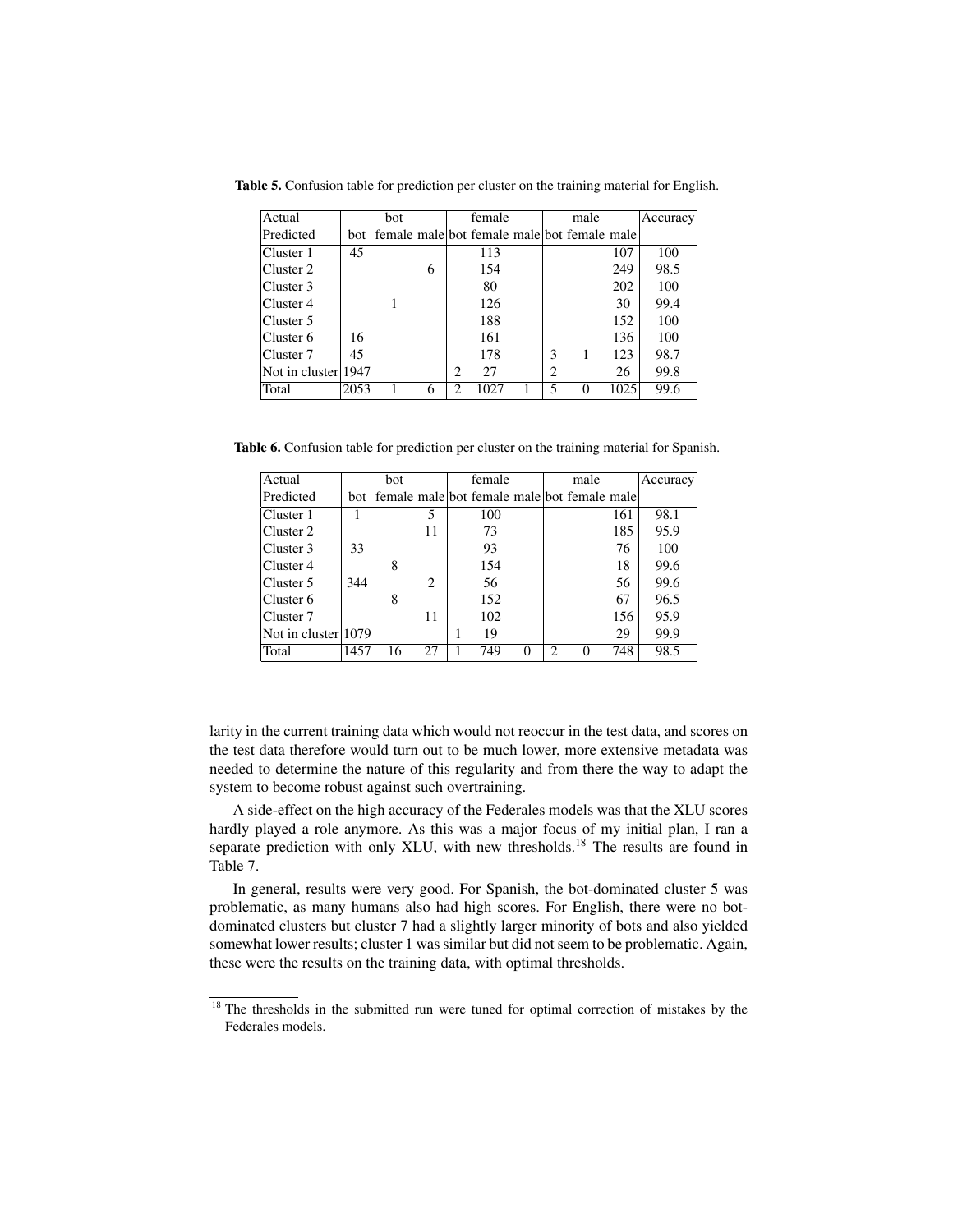|                      | English |      | Spanish                               |      |
|----------------------|---------|------|---------------------------------------|------|
| Cluster              |         |      | Threshold Accuracy Threshold Accuracy |      |
| Cluster 1            | 27      | 97.7 | 15                                    | 98.1 |
| Cluster 2            | 999     | 98.5 | 999                                   | 95.9 |
| Cluster 3            | 15      | 100  | 25                                    | 91.1 |
| Cluster 4            | 30      | 99.4 | 30                                    | 95.6 |
| Cluster 5            | 20      | 100  | 5                                     | 77.5 |
| Cluster 6            | 15      | 95.2 | 20                                    | 96.5 |
| Cluster <sub>7</sub> | 25      | 88.9 | 999                                   | 95.9 |
| Not in cluster       |         | 97.2 |                                       | 95.7 |
| Total                |         | 97.0 |                                       | 92.3 |

Table 7. Results on the training data for scoring with XLU alone. A threshold of 0 means that all authors in the cluster were predicted to be bot, and 999 that all were predicted to be human.

Given the promising results on the training data, I selected these models and thresholds for the system to upload to TIRA for a blind test[9], in order to see if the quality would hold up on the test data.

# 7 Test Results

As stated in the previous section, results on the training data were good, in fact suspiciously good.<sup>19</sup> Still, before the test run, the system appeared to be the best choice at that time. The test results showed, however, that it was not. With bot recognition scores of 89.6% (English) and 82.8% (Spanish),<sup>20</sup> the system was not even close to the best scores (96.0% for English and 93.3% for Spanish)<sup>21</sup> and worse than the serious baselines, based on character n-grams (93.6%/89.7%), word n-grams (93.6%/88.3%), word2vec (90.3%/84.4%) and LDSE[12] (90.5%/83.7%). The enormous gap between training scores and test scores demonstrates that some kind of overtraining must have occurred. The clustering, which improved scores on the training data, now probably only served to aggravate the overtraining.

The question, now, is what the cause of the overtraining was. Generally, in machine learning, overtraining is the result of insufficient similarity between training and test data. If the test authors had been drawn randomly from the same pool as the training authors, the system should in principle have done better. If, however, the test authors stem from another source, this would explain the rather disappointing quality in the test run. However, the author profiling task was not presented as a cross-genre task, like the author attribution task was, so this should not be the main cause. To determine which other factor(s) might still have been at work, I will have to investigate the test data and, possibly even more importantly, the metadata describing the sources and their sampling.

<sup>&</sup>lt;sup>19</sup> This section was inserted into the paper after the test results were made available.

<sup>&</sup>lt;sup>20</sup> As gender scores (English 74.2% and Spanish 67.3%) are partly based on the bot scores, I cannot judge at this time how well my gender recognition worked by itself.

<sup>&</sup>lt;sup>21</sup> Not reached by the same system.